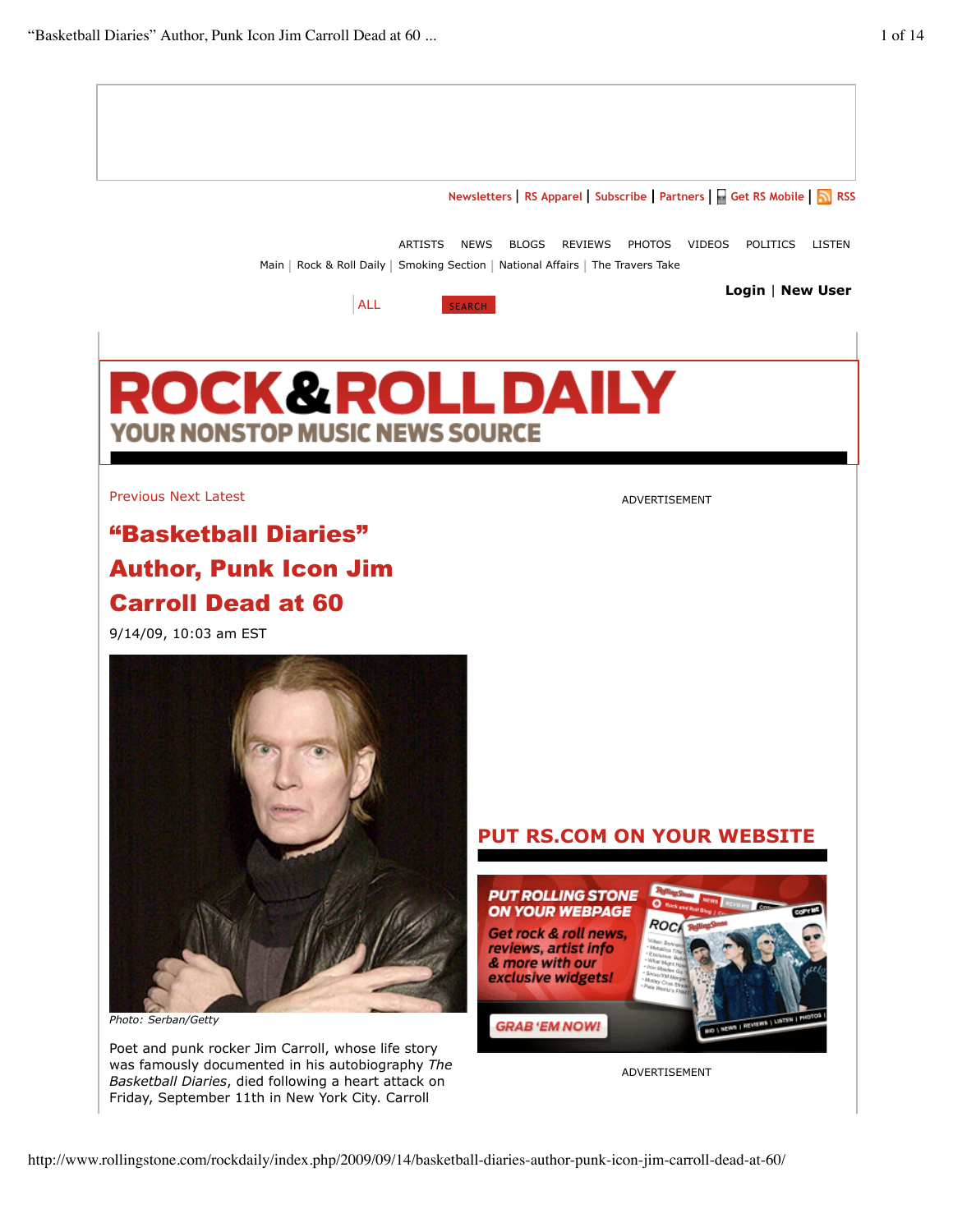was 60, the *New York Times* reports. *The Basketball Diaries* — which detailed Carroll's struggles with drug use as a teenager in the 1960s — depicts his fall from prep school basketball star to heroin addict who turned to prostitution, all before Carroll was even 17 years old. Leonardo DiCaprio portrayed Carroll in the 1995 film version of the book. Besides *Basketball*, Carroll's other notable works include *4 Ups and 1 Down* and 1973's *Living at the Movies*.

After establishing himself as a poet, Carroll next turned to music, coaxed in part by his friend Patti Smith. Carroll caught the eye of the Rolling Stones' Keith Richards, who helped the Jim Carroll Band secure a three-record deal. Their first album, 1980's *Catholic Boy*, is considered a landmark of the New York punk scene. Carroll followed the debut with two more LPs, 1982's *Dry Dreams* and 1983's *I Write Your Name*, then released a fourth album, *Pools of Mercury*, in 1998.

The soundtrack for the *Basketball Diaries* film also found Carroll collaborating with Pearl Jam on a new version of his song "Catholic Boy." Carroll's "People Who Died," a *Catholic Boy* ode to Carroll's friends who died too soon, also featured on the soundtrack of Steven Spielberg's *E.T.*

"I met him in 1970, and already he was pretty much universally recognized as the best poet of his generation," Patti Smith told the *New York Times* this weekend. "The work was sophisticated and elegant. He had beauty." *Rolling Stone* spoke with Jim Carroll in 1999 following the release of *Pools of Mercury*, when Carroll discussed his songwriting process, *Basketball*'s impact, the death of beat poets Allen Ginsberg and William Burroughs and meeting Kurt Cobain. Read our interview with Jim Carroll below:

# • Jim Carroll Can't Escape Rock & Roll

Carroll also contributed an untitled poem to the pages of *Rolling Stone*, which we have reprinted here:

It's sad this vision required such height. I'd have preferred to be down with the others, in the stadium. They know the terror of birds. I am left, instead, with the deep drone… The urgency to deliver light, as if it were some news from the far galaxies.

*[From Issue 321 — July 10, 1980]*

Daniel Kreps  $\blacktriangleright$  Share

#### More General, Rock News

# **Blog Archives**

- September 2009
- August 2009
- July 2009
- June 2009
- May 2009
- April 2009
- March 2009
- February 2009
- January 2009
- December 2008
- November 2008 October 2008
- September 2008
- August 2008
- July 2008
- June 2008
- May 2008
- April 2008
- March 2008
- February 2008
- January 2008
- December 2007
- November 2007
- October 2007
- September 2007
- August 2007
- July 2007
- June 2007
- May 2007
- April 2007
- $\bullet$  March 2007
- February 2007
- January 2007
- December 2006
- November 2006
- October 2006
- September 2006
- August 2006
- July 2006
- **June 2006**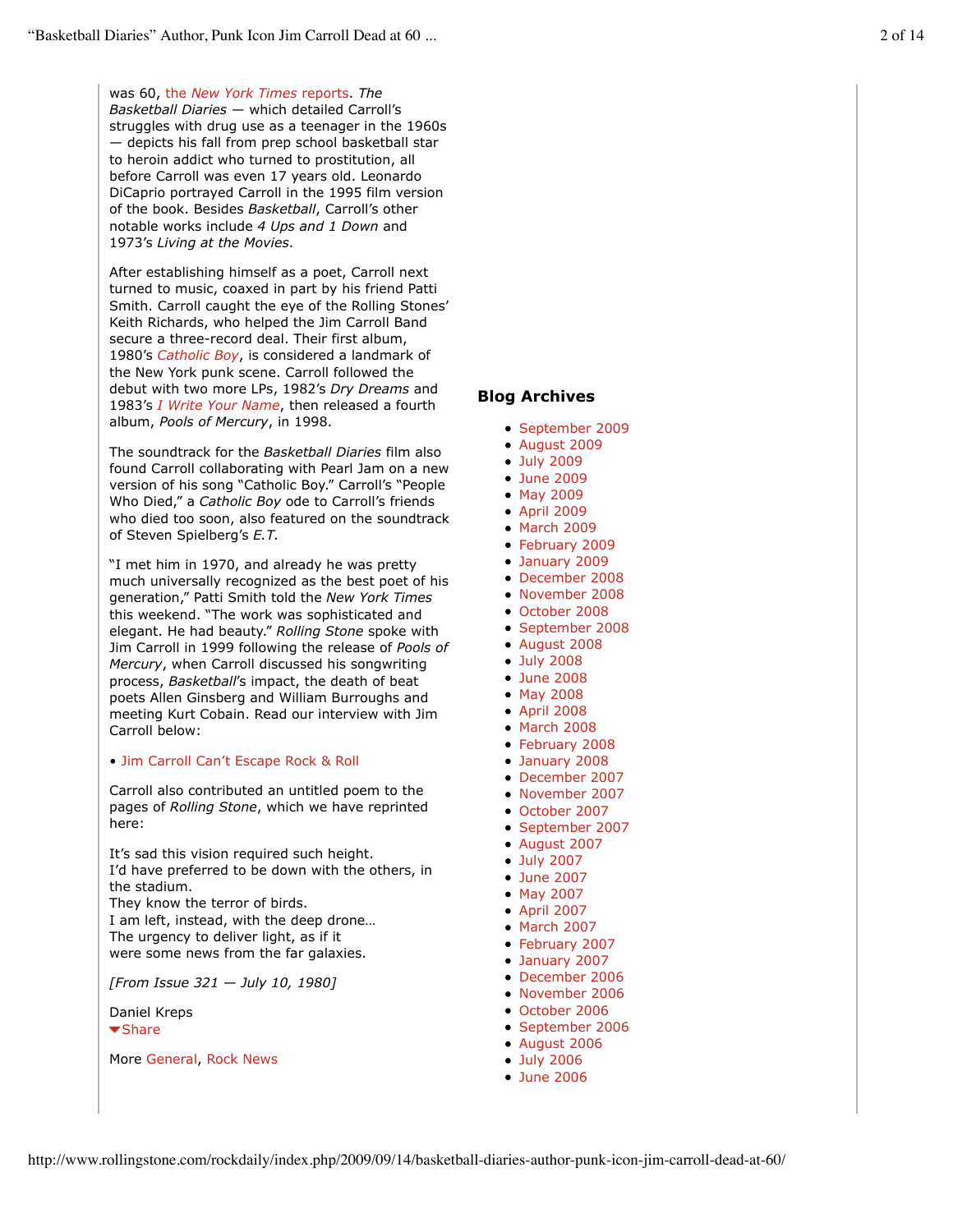|                                                                                                                                                                                                                                                                                                                                                                      | <b>Get Our Headlines</b>                   |
|----------------------------------------------------------------------------------------------------------------------------------------------------------------------------------------------------------------------------------------------------------------------------------------------------------------------------------------------------------------------|--------------------------------------------|
| <b>Comments</b>                                                                                                                                                                                                                                                                                                                                                      | Sign up to have this sent to you (via RSS) |
| Lee Ann   $9/14/2009$ , 10:15 am EST                                                                                                                                                                                                                                                                                                                                 | ADVERTISEMENT                              |
| 'People Who Died' is one of the best songs of the<br>80s, and Jim Carroll was a true poet-he'll be<br>missed.                                                                                                                                                                                                                                                        |                                            |
| Juan Mugrero   9/14/2009, 10:27 am EST                                                                                                                                                                                                                                                                                                                               |                                            |
| R.I.P. Jim!                                                                                                                                                                                                                                                                                                                                                          |                                            |
| pablo   9/14/2009, 10:42 am EST                                                                                                                                                                                                                                                                                                                                      |                                            |
| Catholic Boy is still in heavy rotation on my ipod!                                                                                                                                                                                                                                                                                                                  |                                            |
| Keith DeLancey   9/14/2009, 11:05 am EST                                                                                                                                                                                                                                                                                                                             |                                            |
| Jim $\sim$ we salute you brutha!                                                                                                                                                                                                                                                                                                                                     |                                            |
| <b>Jeff</b>   $9/14/2009$ , 11:13 am EST                                                                                                                                                                                                                                                                                                                             |                                            |
| RIP Jim! Thanks for the inspiration                                                                                                                                                                                                                                                                                                                                  |                                            |
| stattar   9/14/2009, 11:41 am EST                                                                                                                                                                                                                                                                                                                                    |                                            |
| Thank you for letting us into your soul and sharing<br>your scars with little to no edits. You inspired me. I<br>salute you my brother.                                                                                                                                                                                                                              |                                            |
| Eric Norgaarden   9/14/2009, 12:16 pm EST                                                                                                                                                                                                                                                                                                                            |                                            |
| Jim Carroll's Catholic Boy album is one of the most<br>underrated of the entire 1980s decade. The college<br>radio station I DJ'd at gave it ample airplay in the<br>early 1980s. A very memorable and inspiring<br>record. Jim was an urban poet with soul. R.I.P.                                                                                                  |                                            |
| <b>StrummerJones</b>   9/14/2009, 12:17 pm EST                                                                                                                                                                                                                                                                                                                       |                                            |
| He's always been an inferior Patti Smith, but that's<br>just saying he's in good company. Every cliché<br>indicates that People Who Died will be in rotation<br>today around campus.                                                                                                                                                                                 |                                            |
| Dean Wien   9/14/2009, 12:18 pm EST                                                                                                                                                                                                                                                                                                                                  |                                            |
| When The Doors reformed with Ian Astbury from<br>The Cult, they were going to record a brand new<br>Doors album/CD, and Jim Carrol was one of the<br>writers. He actually wrote one song for the album<br>entitled "Cops Talk" which I've seen The Doors<br>perform at Roseland in New York. Jim Carrol's was<br>also going to originally be released on The Rolling |                                            |

Stone's label, but was eventually released on ATCO.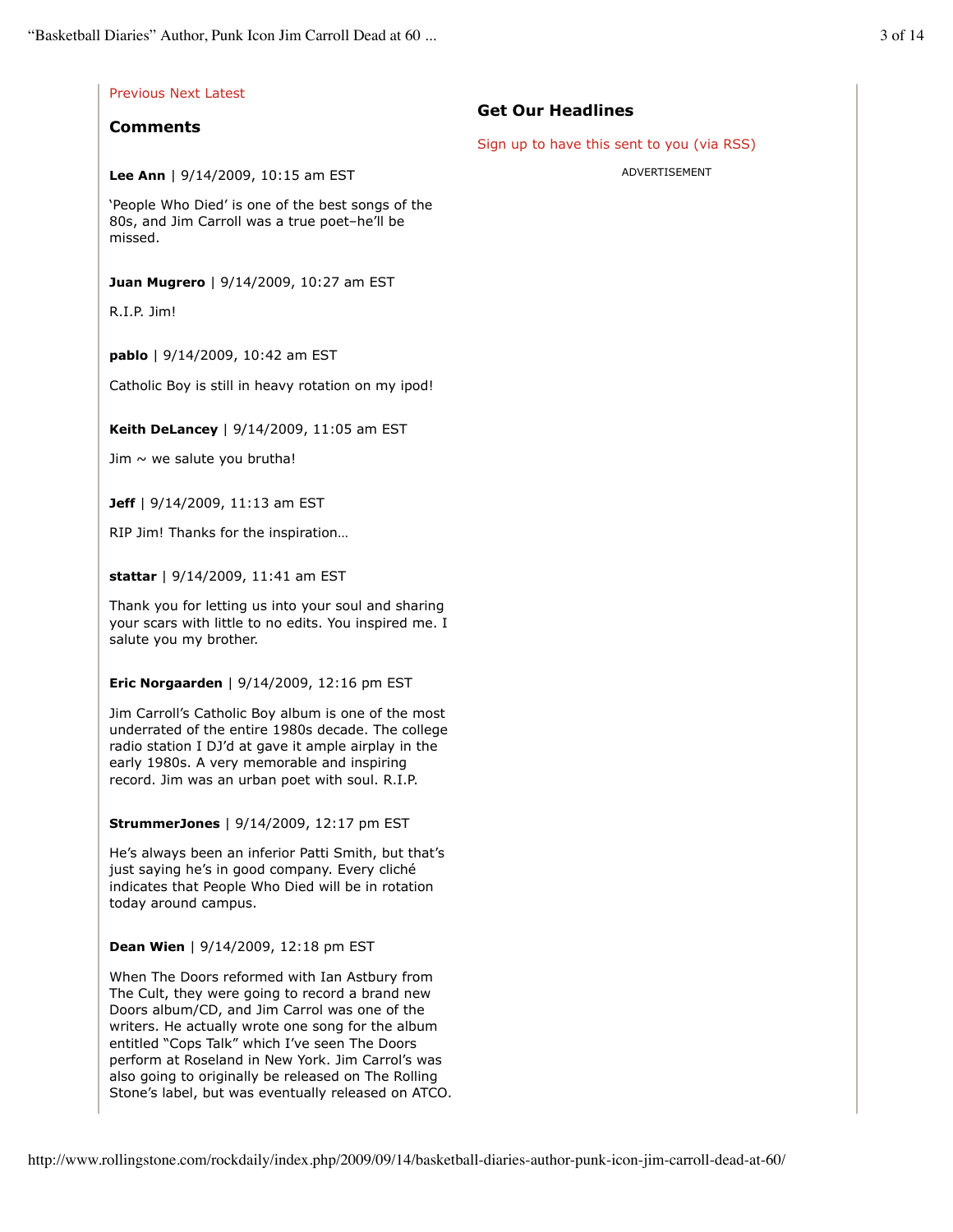**Marina Gipps** | 9/14/2009, 12:23 pm EST

Rest in Peace, Jim Carroll…

**DeanWien** | 9/14/2009, 12:28 pm EST

When The Doors reunited with The Cult's Ian Astbury, they were going to record a new album/CD. One of the writers was Jim Carrol. He wrote a song entitled "Cops Talk". I've seen The Doors perform this song at Roseland in New York City. Jim Carrol's album Catholic Boy was originally going to be released on The Rolling Stones label, but was released on ATCO.

**Heather** | 9/14/2009, 12:34 pm EST

My favorite poet of all time $\sim$ You will be missed.

**SCUBA22** | 9/14/2009, 12:52 pm EST

Salute U Brother

**John** | 9/14/2009, 1:31 pm EST

Among the many punk bands of that era, The Jim Carroll Band has always held a special appeal for me. RIP Jim.

**bandon** | 9/14/2009, 2:18 pm EST

RIP my man. We'll miss you in Philly.

**Jim** | 9/14/2009, 2:35 pm EST

Everyone always talks about 'People Who Died', which is a great song. But my favorite from Catholic Boy has always been 'It's Too Late' with the classic first line 'It's too late to fall in love with Sharon Tate'. I bought this album in 1980 and I still love it.

**wilbill** | 9/14/2009, 2:37 pm EST

These are people who have died RIP to the dog man of Bolinas

**Ray** | 9/14/2009, 2:43 pm EST

Are the poems at the end of this article supposed to be identical?

**Joe Hartmann** | 9/14/2009, 3:00 pm EST

You gave us your heart but we wanted some fashion show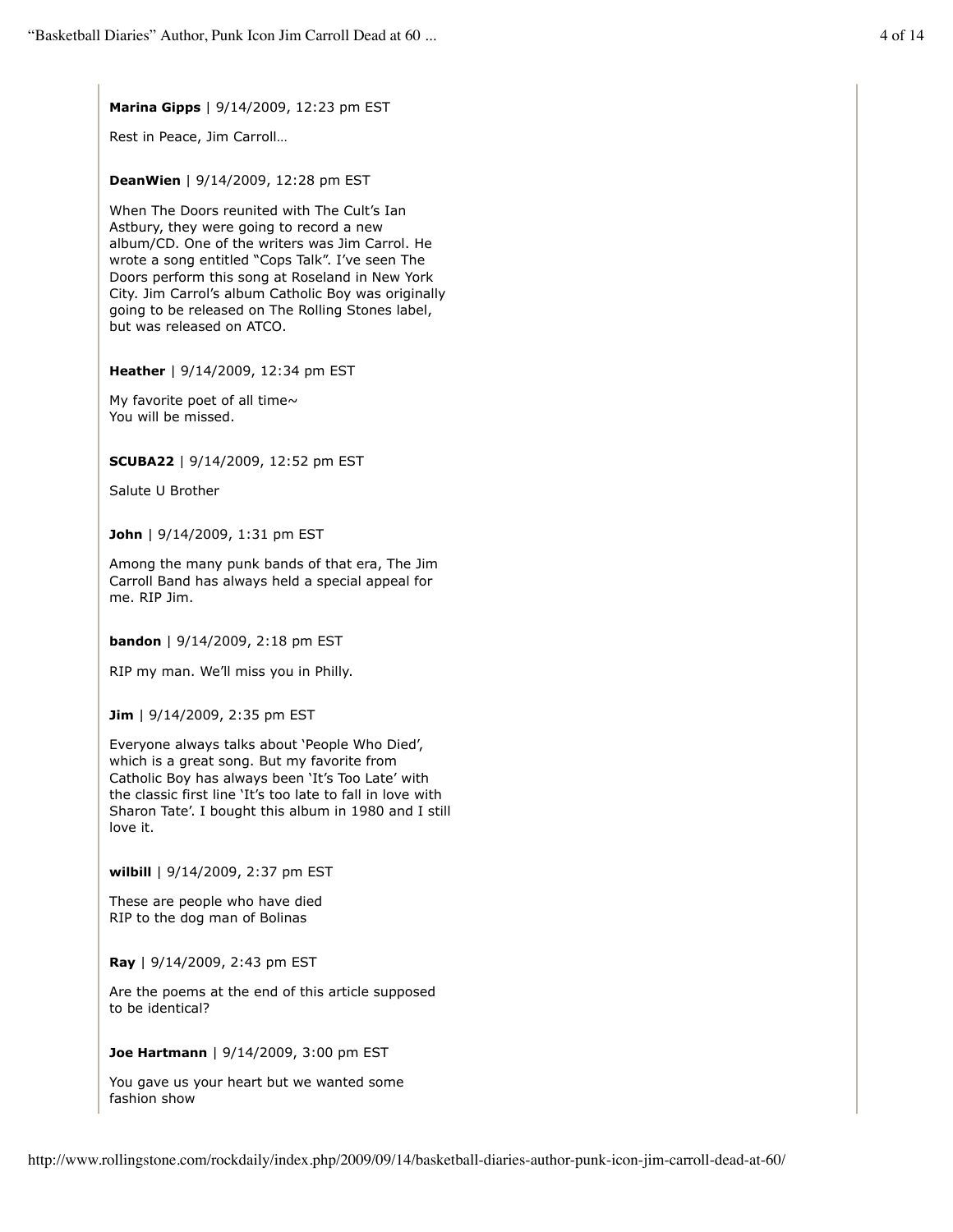# **Joe Hartmann** | 9/14/2009, 3:01 pm EST

You gave us your heart but we wanted some fashion show

#### **Robby** | 9/14/2009, 3:09 pm EST

As is so often the case, the song that received all the airplay ("People Who Died") was the worst song on Catholic Boy. Carroll was about lyrics that mattered, and as such, his music mattered to me at a level that Ramones and Pistols never could touch. You want a song with an exquisite sense of longing? Check out "Rooms," the next to last song on "I Write Your Name."

# **Mark** | 9/14/2009, 3:15 pm EST

RIP Jim. Your work had genuine beauty and elegance, perhaps more so than any writer of your generation. You were the real thing; a rebel, adolescent voice screaming out against it all. I will never forget the lines:

These are the words of a man who poisoned his own faith. Who made the tree a leper, where no season begins or ends. Vanity. Pride. A heart, once wild, now half devoured.

a heart once wild now half devoured

# **Trooper** | 9/14/2009, 5:22 pm EST

When I hear "People Who Died" it makes me think of my own friends, co-workers and cohorts who have died at early ages. A great expression of frustration and sadness. Also, Jim was a terrific poet who exposed his soul in full glare. Jim, I'll miss you like all the others and I salute you brotha!

#### **nick l** | 9/14/2009, 7:36 pm EST

toronto mid 1980s lee's palace silver dollar your presence your character never gone always remembered i hope you found peace my brother you were the best.

#### **TK** | 9/14/2009, 8:55 pm EST

I write your name forever. Pat Swayze too. Point Break forever. sad day.. damn

**dlt** | 9/14/2009, 9:10 pm EST

Rolling w/ the Stones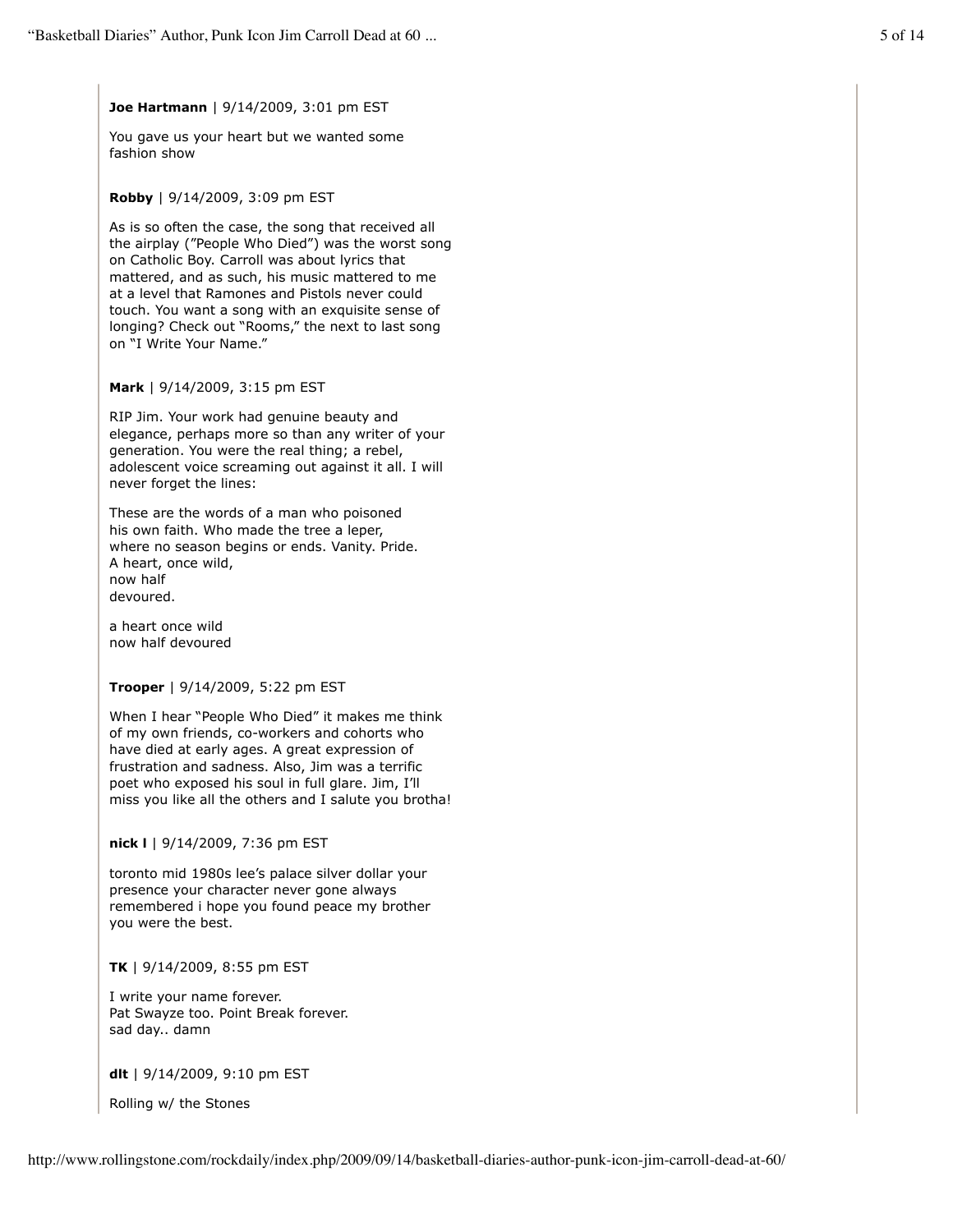Sat around before Risky Business Tom Cruise, in my sister's old bedroom, w/ Jack Kerouac bottle on table, listening to psychedelic Eric Burdon, pre-Velvets Lou Reed, Jim Carroll's Catholic Boy and Dry Dreams.

I'd never hung out w/ my sister's boring, seventies rock cronies. I'd stopped hanging w/ my sister.

Went to Trenton NJ that rainy afternoon w/ musician friend–he'd arranged the audition–Rog, walked Gregory Corso streets, "feminine and tuff," played solid chords, sang slippery melody. (Rog noodled.)

What's up at the Petting zoo? I sent you my zygotes knowing they weren't ready

# **Orgo** | 9/14/2009, 10:02 pm EST

My first memory of Jim Carroll was seeing him in Tuff Turf(with Robert Downey Jr in his band behind the drumkit)doing It's Too Late and Voices. Wasn't till much later I got Catholic Boy and man,I gave that album a good thrashing after I bought it. It's Too Late,People Who Died and the title track are classics indeed,but my fave track on it's Three Sisters.

Catholic Boy's an album I've come back to time and again since I bought it,as well as becoming an all-time fave album of mine.In fact,I only dug it out a couple of weeks ago and once I found out about his passing,I made sure to crank it up in his memory.

Cheers Jim!

# **Cathy P.** | 9/14/2009, 10:51 pm EST

A sad day….a poet with the courage to honor the words and himself all at the same time…rest in peace Jim…

#### **Dennis Spencer** | 9/14/2009, 11:58 pm EST

In 1978 I lived at the Chelsea Hotel in New York City. One afternoon I heard a knock on my door. When I opened it there stood a tall, drugged out looking, skinny guy about my age with stringy red hair. With him were two other guys that were larger and even scarier looking than him. With a fast talking New York accent and a desperate tone the red headed one held up an LP and blasted into this rapid fire sales pitch: "Listen, I know you don't know me but my name is Jim Carroll and I have a band called The Jim Carroll Band and I am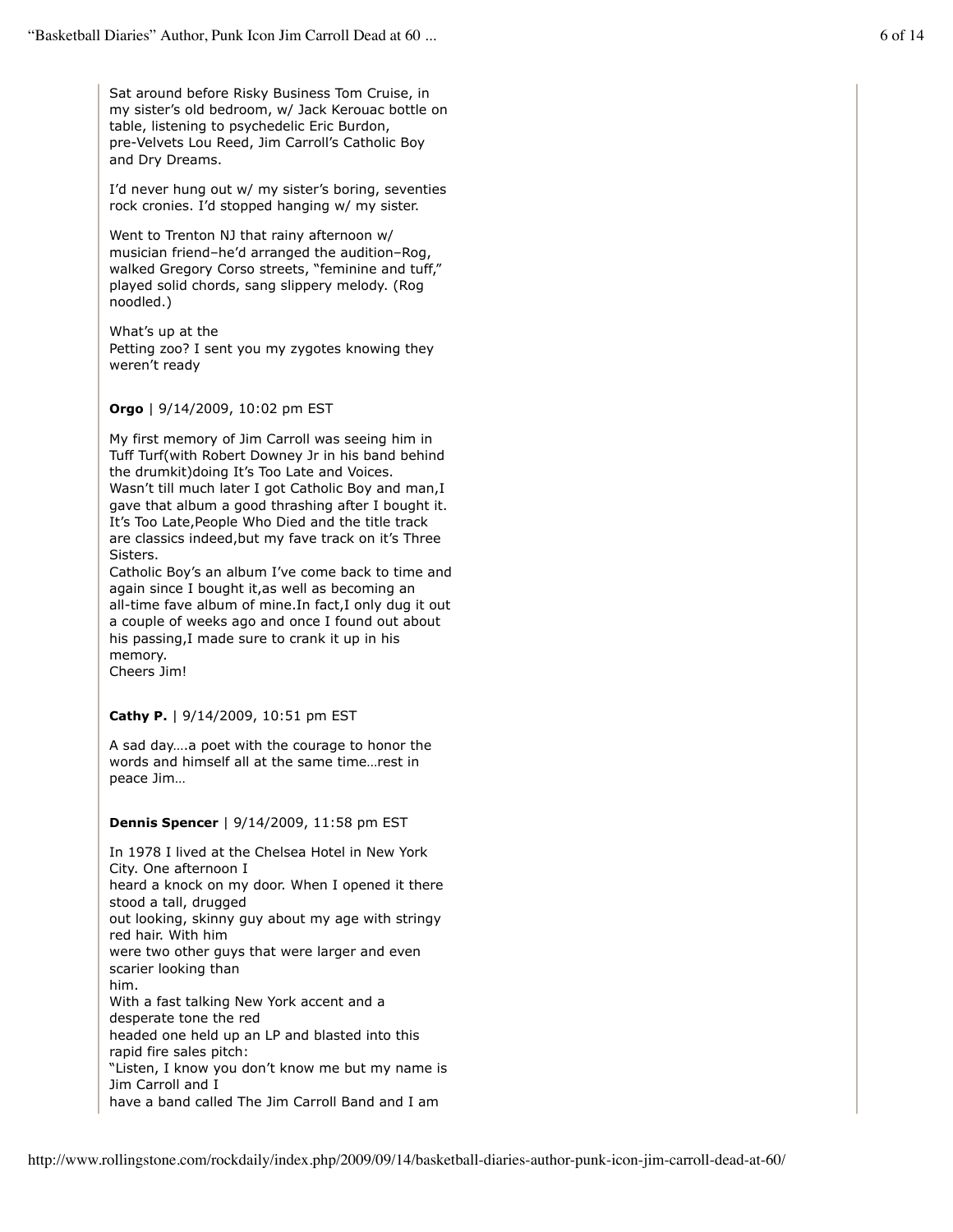on Rolling Stones Records and Tapes. I have a single coming out next month called "People Who Died". I just this minute got back from England and what I have here in my hand is a copy of the new Rolling Stones album called "Some Girls". This THE ONLY COPY THAT EXISTS IN THE UNITED STATES. I haven't even heard it. Nobody has heard it, not one single person in the U.S. has heard it, but YOU can be the first. My only question to you is: DO YOU HAVE A STEREO?" Now wait a second, yes I had a stereo, a very nice one as a matter of fact. More importantly I also had a fair amount of drugs in my room that took a whole day of hustling to get and I wasn't about to let this trio of losers bust into my room and take my shit. The album did look authentic though with the Rolling Stones logo and the red-head's story had a ring of authenticity so I let them in. As everyone knows the first song on the album is "Miss You" which begins that opening line "nah nah nah nanana" in falsetto. We all had a hard time figuring out if I had the turntable set at the right speed but of course I did. We then listened to both sides of this fabulous album and it was of course, great. On the way out Jim flipped a paper back book to me which of course was "Basketball Diaries" and said: "Check it out, this is the story of my life. One day you can say you met me." Now I am glad to say that I did.

**beauty** | 9/15/2009, 1:28 am EST

my daughter, elizabeth, was a friend of jim's…he wrote of her in the book of nods…the poem is titled: for elizabeth..she died @ seventeen in 1981…she was a san francisco punk musician who played bass with the offs…i called him when she died…theyre most likely playing some music right now, and howling some poems.

**Lew** | 9/15/2009, 4:50 am EST

Jim Carroll.Your poetry and songs always meant alot to me,still do and always will.I'm glad you were there on my journey. This is always for you my brother!

**tim** | 9/15/2009, 5:40 am EST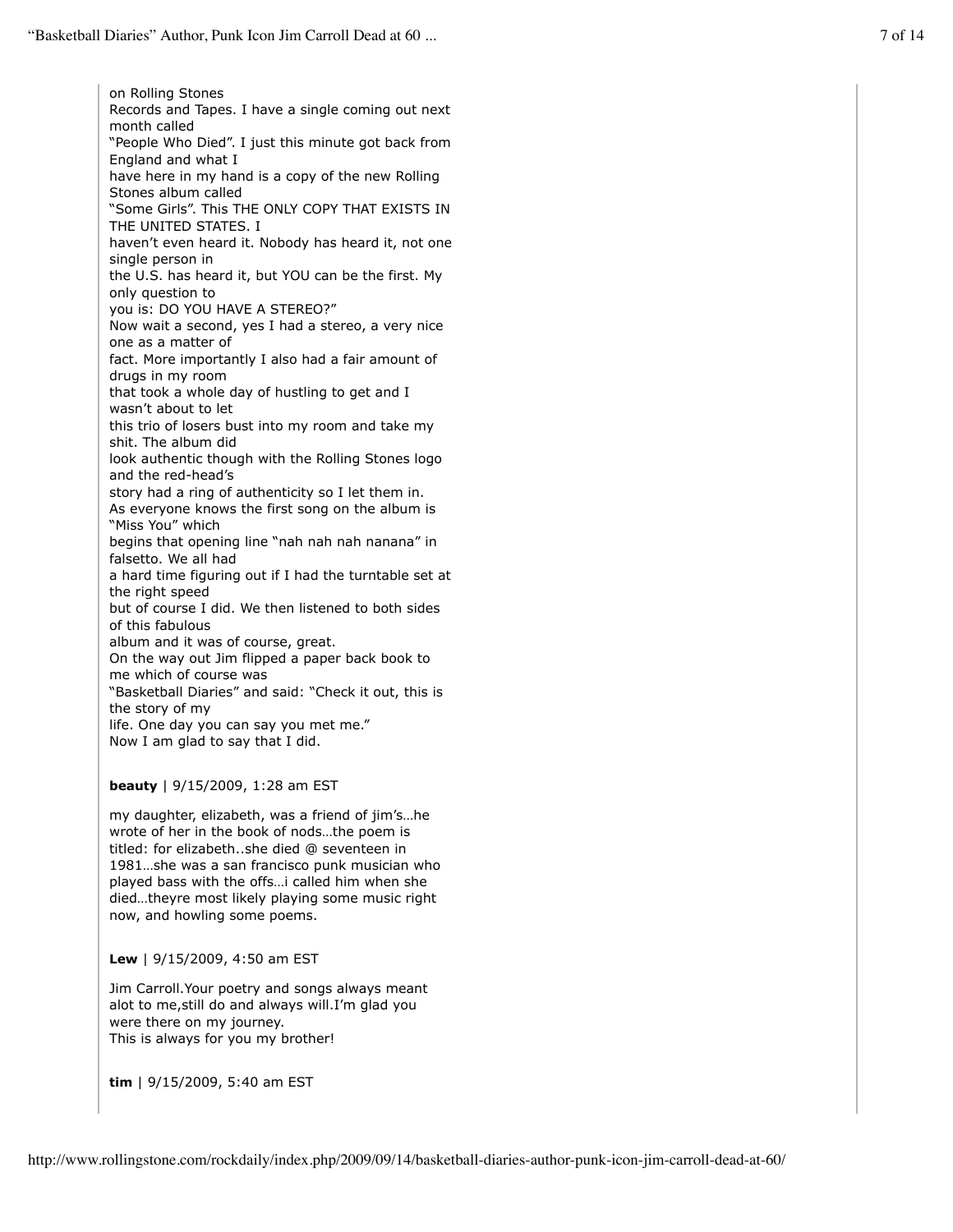damn, just found out about JC. all the good ones are gone (almost). i'm going out on the roof to masturbate and look at the stars

# **John Sorkness** | 9/15/2009, 9:30 am EST

I couldnt believe it when I read that JIM CARROLL had died. I have read his story, read the book Rhe Basketball Diaries way back in the 90s. That book was great and then the movie..WOW!!! He is a great Talent and will be sorely missed. R.I P brother

# **Leslie Orion** | 9/15/2009, 10:16 am EST

So sad he's gone. I was fortunate enough to see him one evening at the Lion's Lair in Denver. I was entranced watching him recite poems and short stories. When he was finished, someone shouted, "Encore!" Jim picked up his things, turned to the audience and muttered, "That was the [expletive] encore," and walked off. To some that may have seemed abrupt and rude. But I think to everyone that was there, it was the perfect end to the night. We've definitely lost someone special.

# **Bill Cutler** | 9/15/2009, 1:18 pm EST

This is a big loss. Jim Carroll was a truly gifted poet. My punk band, Nu-Models, played on the bill with the Jim Carroll Band at a club called The Back Dor in San Francisco in 1980 just as Jim's first album was being released. Jim was in his prime and sang all his great songs like "Catholic Boy" and "People Who Died". It was a memorable evening and we had big fun hanging out backstage. RIP Jim.

#### **Bombshelter** | 9/15/2009, 1:41 pm EST

Saw him at The Tin Angel in Philly around 1994…AMAZING! Made my then husband end our vacation in the Poconos & drive 2 hours back to Philly after I read in the City Paper that he'd be peforming that night.

#### **Billy** | 9/15/2009, 4:07 pm EST

Seeing him frail in his later years, I sensed a dignity that I missed seeing earlier.

**will** | 9/15/2009, 4:40 pm EST

Yeah, well- so many other great posts. This is just another song to the seagull.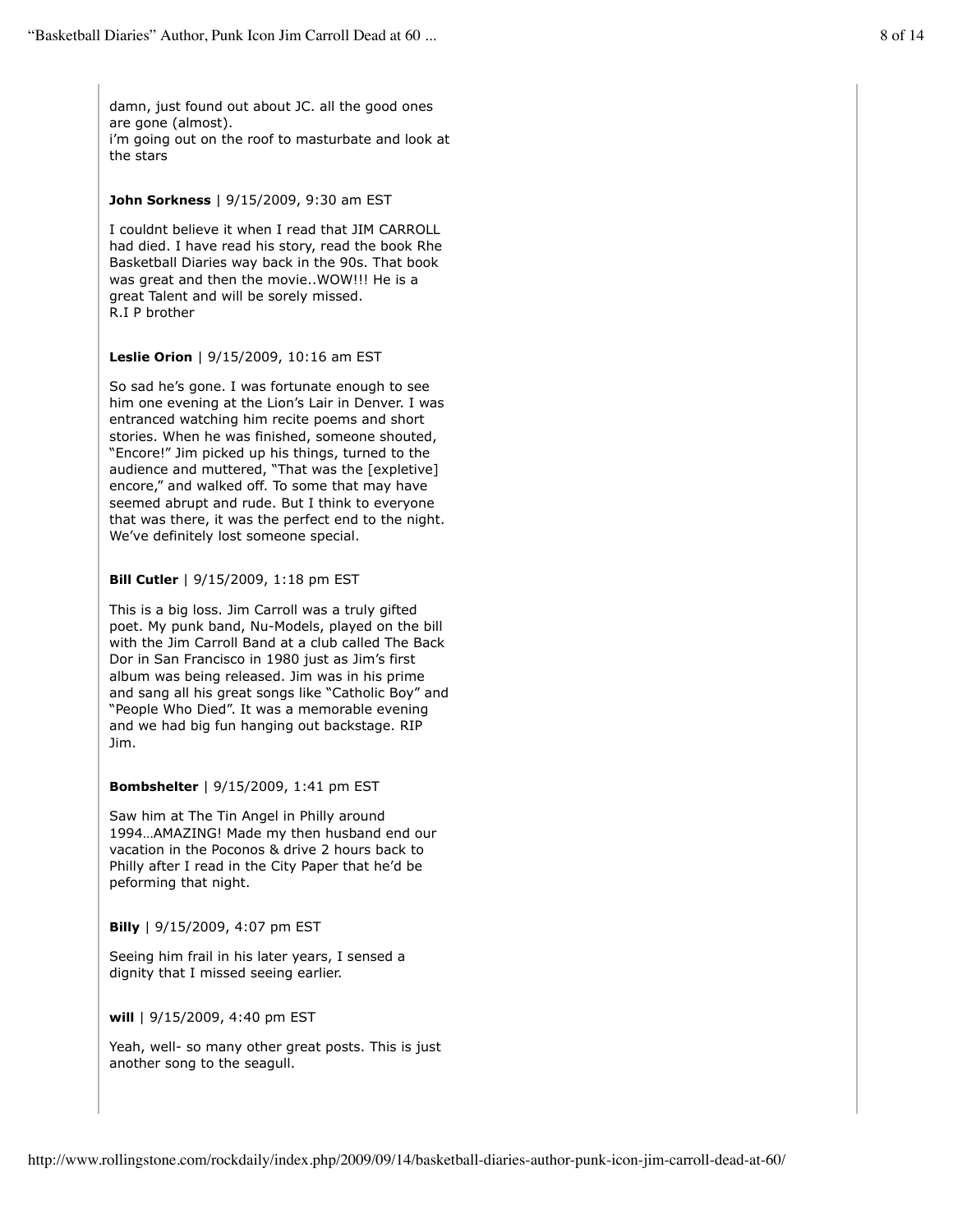# **Bill Halliwell** | 9/15/2009, 5:03 pm EST

R.I.P Jim, When the city drops into the night is one of the best songs ever…

**my fam and friends hate kanye** | 9/15/2009, 5:04 pm EST

do to how he acted all my family and friends that there family and friends will not listen nor ever suport kanye again i think that no apology will ever make up for what he did to that poor girl Talor s. she disnt deserve that. i know he would of caused a big ass seen if someone did that to him his first time getting an award he prob. hate that person and talk shit about them on his records but anyway he aint even all that good. what he needs to do is jump off a bridge and see jesus walk. cause he ceushed that poor girl thank goodness for Mrs.beyonce. shes such a sweetheart.!

**Les** | 9/15/2009, 6:56 pm EST

The Rabbit is gone. You were good Jim.

# **Ortho Stice** | 9/15/2009, 9:04 pm EST

Basketball Diaries was the most important book I read during the most impressionable time of my life.

I still listen to at least one song from CATHOLIC BOY every week.

Jim was a prodigious talent. In a country that actually valued art instead of money and war, he would have been a national treasure.

#### **Robert** | 9/15/2009, 9:47 pm EST

It was the end of the first day of ninth grade – we were supposed to call it "form III" – and we were all getting on the bus to go to Central Park. There were no freshman teams that season, so even the guys like Ace and me who'd been on the football team last year were signed up for intramural touch football. Then this new kid climbed on the bus, one of the oddest looking kids I'd seen, because not just his hair but all the skin you could see was a bright orangey-red. Myself and a pair of my clownish smart-student buddies quickly dubbed him "The Red Kid", but Eager had been in a class with him, I guess, and greeted him with "Irish to the back of the bus, Carroll!" That note of harsh Hibernian humor must have made him feel more at home at his new school, among the WASP,s and the Jews.

When we got to the ball field we chose up sides: Ace and I were the captains, and he picked Jimmy.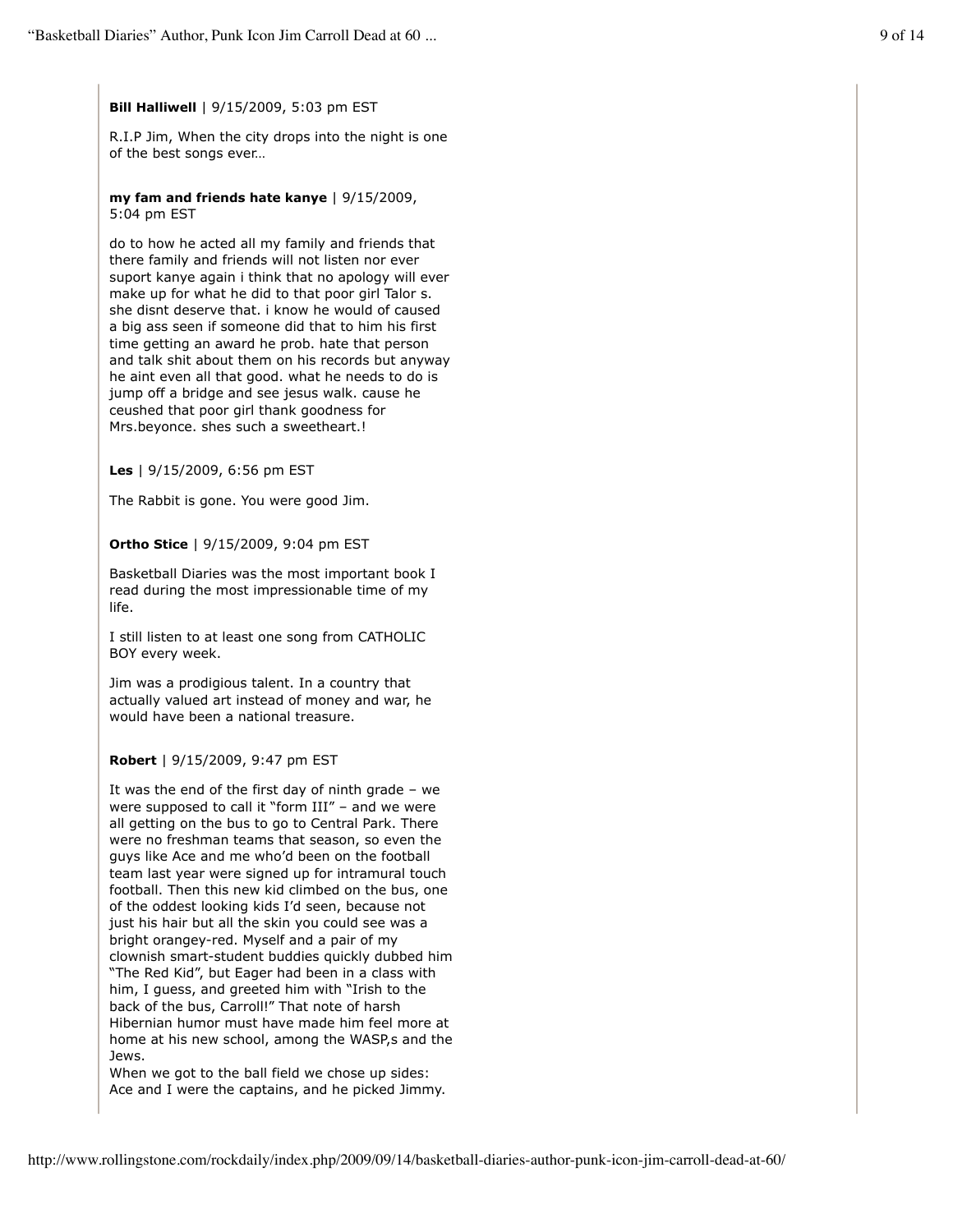Evidently he was onto something. I was tallest and fastest on my team, and I thought I could cover anybody – I'd been playing football in the summer with Mickey Riley and Jimmy Behr, the last another red-headed Irishman despite his German name, and they were four years older. Carroll was several inches taller, though, and obviously well into puberty; he had the body of a true teen, while the rest of us were still boys. Ace played qurterback and Jimmy went out, faked me, cut left diagonally and got a step on me. The ball arrived in front of him; he caught it on the tips of the fingers of his left hand, froze it there, then brought it in softly to his palm. He wasn't running hard, but he cruised in for a touchdown, jogging just ahead of my hands. His head was tilted down, face expressionless, not a word said. That scene was reapeated several times that afternoon, and then, to my always mounting frustration, on every weekday throughout that fall, like a bad dream that I was trapped in. Not so long ago, down in Chelsea, Jimmy was laughing at me, his little falsetto laugh: " You could never cover me, with that one-handed catch. And you were so competitive, Robert!" He paused, and then he said, generously but not sadly, I think, "I bet you could cover me now."

#### **Robert** | 9/15/2009, 10:21 pm EST

When I'd come to Trinity two years earlier Ace had been the king of the class, really, not much of a student but a tennis star – tennis being the top sport at the school – and the best at basketball and football, too. Besides that, he had an older brother in the school, so he knew everybody who mattered in the higher grades. But most importantly, he was sly; he always knew what was going on. Somehow he had gotten to know Jimmy right off, which wasn't easy in those days, and he knew what his scene was. Being a ranked tennis player, he understood the world of serious junior athletics, so he knew what it meant that this shy new kid had been on the All-City Freshman team, had been recruited out of Rice. The rest of us didn't have a clue. I told people I figured Jimmy would play J.V. for a year, but Ace told me I was crazy. But even Ace didn't really get it, not fully. We three went down to the gym at lunch break; it was a huge, drafty, barn-like building, with a court two feet longer than regulation, for some mysterious reason. They must have been talking before I got there, because Ace had already bet Jimmy twenty dollars he couldn't make five out of ten from midcourt. Midcourt! From there, against our old white wooden backboard, the red line of the rim looked like a tiny nick you might get shaving, if in fact any of us had needed to shave. Stock still on his tree-trunk legs, loose at the shoulders, Jimmy flicked his left wrist, shooting from near his chest. He missed one close, then swished five of the next six. He picked up the twenty. Ace and I realized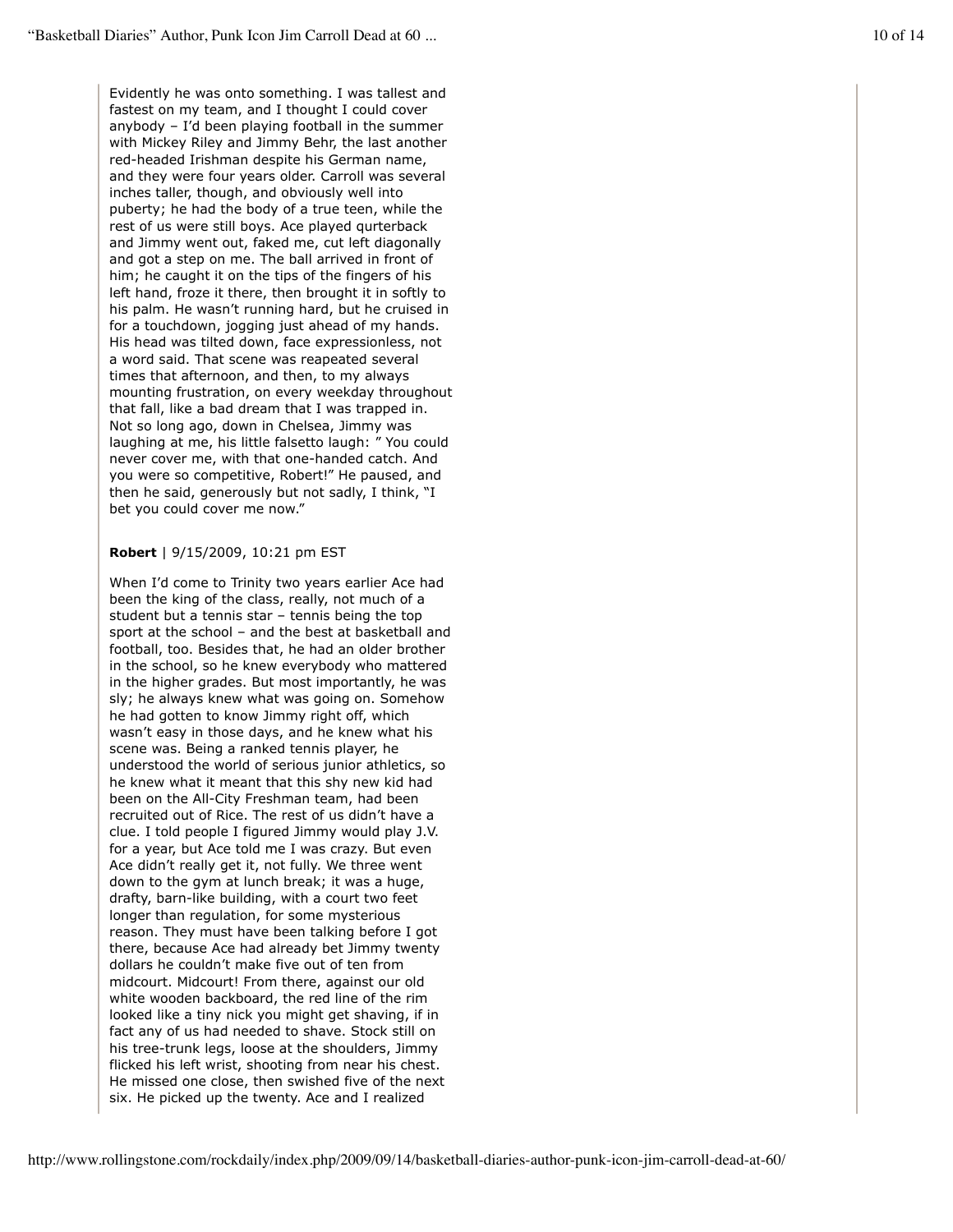that we had just seen something outside of reasonable expectation. "Are you going to go pro?" Ace asked. "No," said Jimmy, "I don't have the desire." He said it that way, using the sports cliche to achieve a near double meaning, as if he were formally distanced from himself, writing a scouting report, sarcastic, wistful, damning.

# **johnny acorn** | 9/15/2009, 10:41 pm EST

"people who died " R.I,P.Jim Thanks

# **Robert** | 9/15/2009, 11:12 pm EST

When basketball season started, the varsity looked to be pretty good. Despite his half-court display, which we two witnesses had underplayed, Jimmy was still an unknown quantity; our best guess was that he would be about as good as Steve Smith, big and fast with a soft touch, who had been an all-sports superstar in eighth grade when we were in seventh, and had then gone to Deerfield. Still with us were a handful of rough seniors, one good sophomore, and a junior, Naceo Giles, who had been brought in the year before, and who was beautiful to see. His game was simple and elegant: it minimized his weaknesses, which were ball handling and improvisation, and built a perfect structure on his strengths: quickness, elevation and flawless form on his jump shot. Nace was a beautiful guy altogether, poised, cheerful, intelligent and extremely handsome. The one black kid in the upper school, he was friendly to everybody, even pipsqueaks like me, and was universally admired. The previous year he had taken a weak team and made it halfway decent. The first game of the year took place after J.V. practice, and my friends and I were going to shower and come back upstairs to watch. As always, I was the slowest, and when I got there Ace had already been sitting in the stacked bleachers for a while.

"You've got to see this ," he said, "Jimmy's going wild."

What I saw was a different Jimmy from the one I knew, as if he had strapped on his six guns and been transformed. Our home uniform was white and gold, and he himself was shades of white and gold, a fringe of orange hair blowing off his forehead, spinning off the fulcrum where he felt the weight of his man leaning on him, playing the defenders for laughs, using them as comic props for flashing moves, long floating set shots, an array of mid-range jumpers and running hooks, look-away passes flicked behind his back off the dribble, which caught his stiff-fingered teammates by surprise. His point total was in the twenties, then the thirties, now, as the game was near ending, the forties. Ace, in the know as ever, told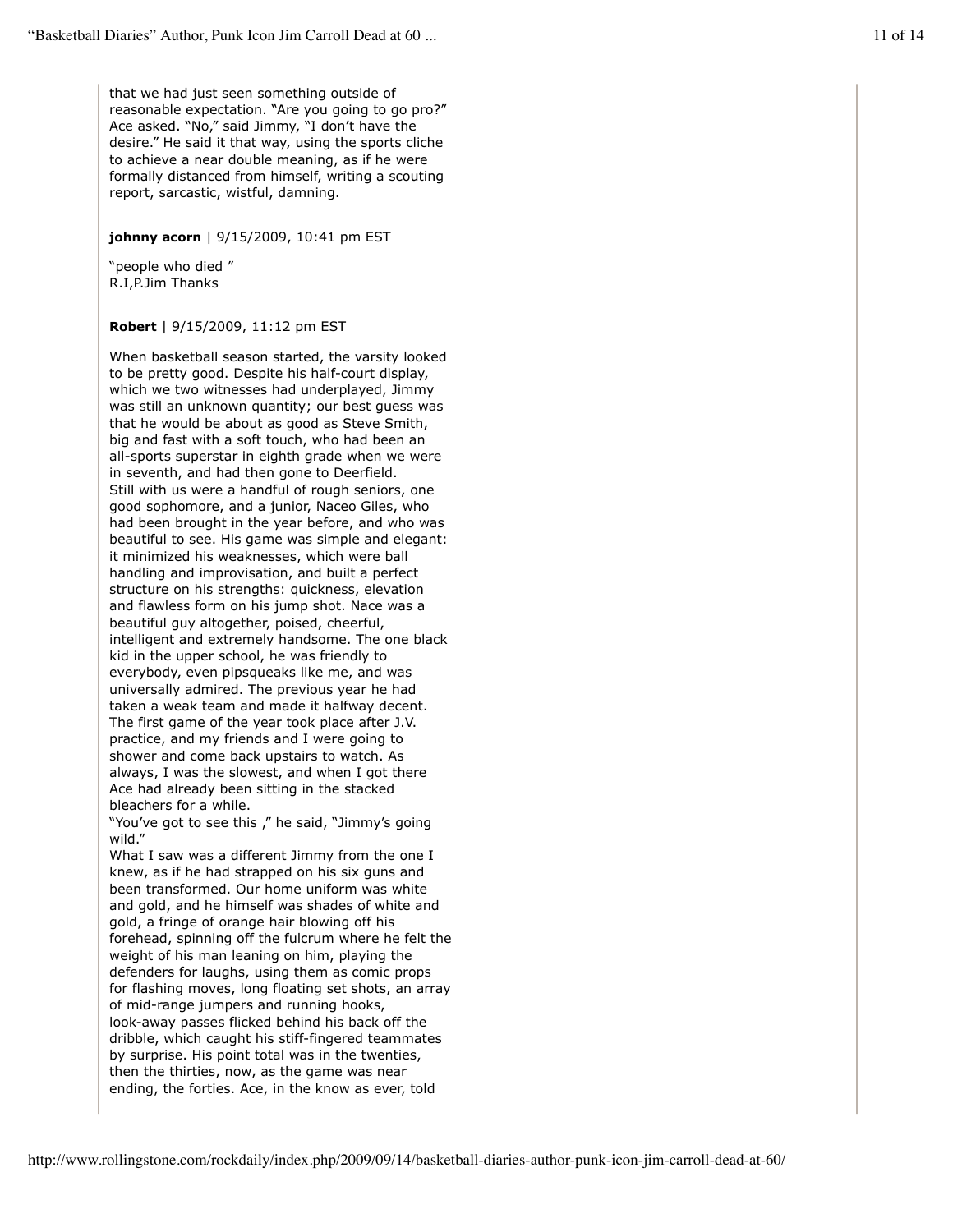me that the school record was forty-eight, by Rivera, the smaller member of the great Kosmeyer and Rivera tandem from ten years previous: we passed their team photo every day as we went to and from chapel on the grand white marble staircase. The coach, Dudley Maxim, who had been coaching for the past thirty years, sat Jimmy down near the end, when he had forty-five and the outcome of the game was not in doubt. We were giddy with excitement, and a kind of fancied patnership in the glory. We couldn't have imagined that he would never again try that hard for a whole thirty-two minutes, never care that much again. He had made his point. He only needed to show us once.

## **Robert** | 9/16/2009, 12:55 am EST

The culture of Trinity in the sixties was still hard-core British boarding school: all boys, queer masters, uniforms, forms instead of grades, Anglican hymns, corporal punishment, unremitting competition for marks. Eight times a year, the better students had their grades posted in the school paper, and, at the end of the year, the top three in each form received large cash prizes. By the early seventies all that had been washed away, of course; and our class of 'sixty-eight had played some part in taking the starch out of the old place. Jimmy had been a very good student at Rice, and, some years before that, had been skipped a grade; but, even though now he had been made to repeat freshman year, he was to find that Trinity was in an altogether different league: much softer in sports, much harder in academics.

Except for geometry, there were faster and slower tracks in all the courses. Geometry we all had to take equally, and the classes were assigned at random. It was the only class that Jimmy and I had together in four years. He sat on my right, and my best fiend Nicky sat on my left.

Nicky had been, without serious rival, the most mocked and bullied boy in the school for the previous two years, for obvious reasons. He had wide hips and narrow shoulders  $-$  i.e., gynecoid  $-$  , his hair, glasses, clothes, tie and bookbag were in perpetual dismal disarray, and he was freakishly smart. Troops of boys would lay in wait for him, and then chase him down the underground corridors, calling out "We like NIcky! Nicky's our friend!" They would smash his bookbag, scatter his books and papers. At such times, as he told me, he was therefore not impressed with the sincerity of their chant.

Nicky and I were math-crazy for a few years, with the tense enthusiasm of early adolescent rivals, playing math games, reading math books, multiplying large numbers in our heads, memorizing logarithmic tables and perfect squares. These borderline autistic antics were certainly not Jimmy's preferred pass-times, nor did natural bent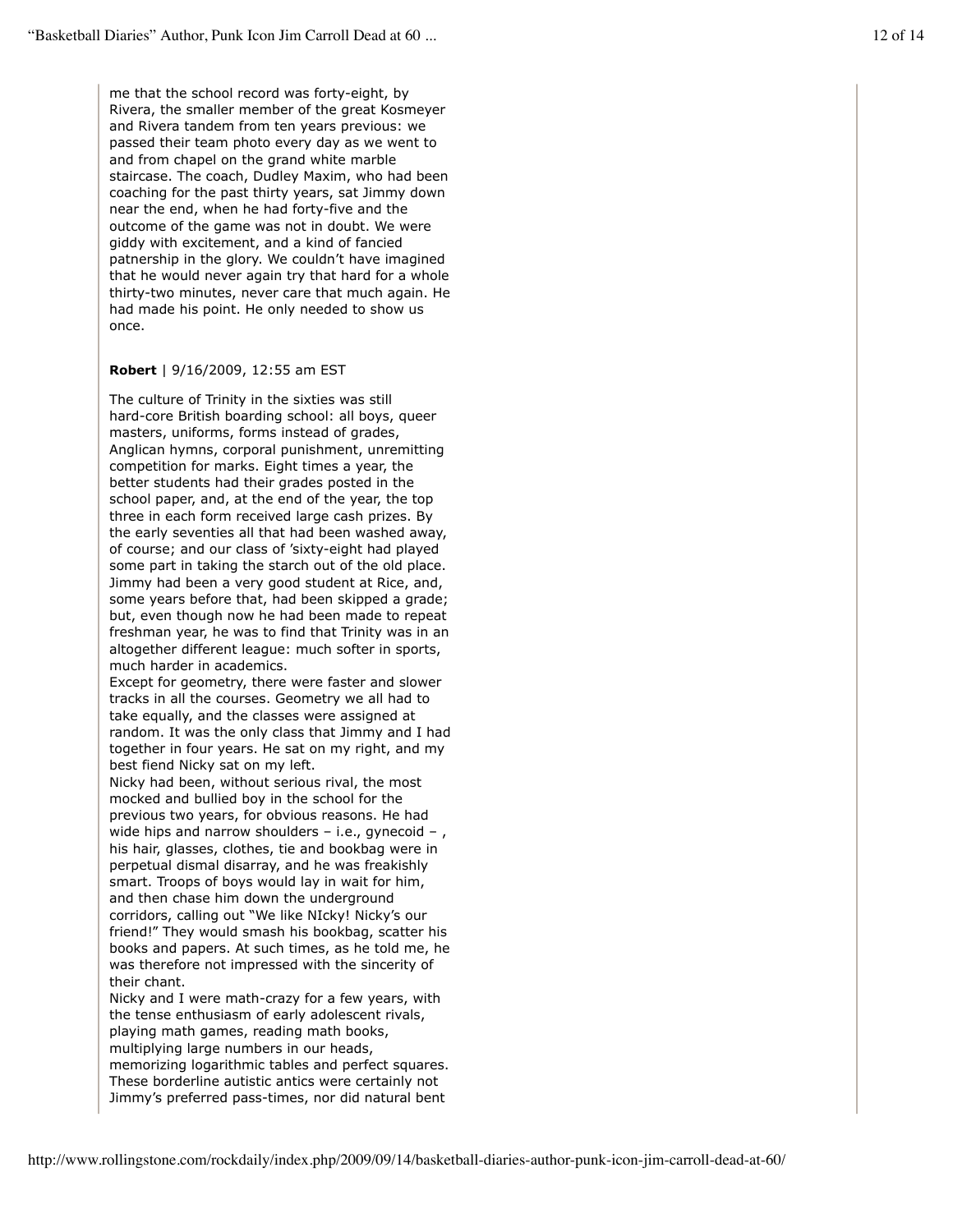of his intellect so incline.

Yet Jimmy did try his best, for a while. Our teacher, Sorrel Paskin, was a thin, burning young man with heavy black glasses and a goatee, who openly wooed me as his favorite, (as later on, to his deserved disappointment, in Physics and Philosophy) granted a sour,grudging regard to Nicky, and set himself to hector and humiliate Jimmy to the very limit of his power. An autocratic master can evidently hold the class at his mercy; the converse is also true, if less easy to see. Maybe Mr. Paskin thought we students, or I, would somehow join in the disparagement, the disdain. In fact, many or most of the masters were sadistic bullies, and some of the students could usually be cowed or jollied into playing along, especially if the target was an unpopular boy. Nothing of the sort happened here; rather, the class as a whole, and I, in particular, felt empathic distress, which we were powerless to act upon, as Jimmy was belabored with chains of sarcastic questions that he evidently couldn't answer. I knew that physically, and even in some parts of his mind, Jimmy already was a man, but here in the classroom he had to submit, which was visibly hard for him, despite the ingrained deferential attitude of a trained Catholic boy. His voice strained but didn't break. He was a little too old to cry. But his hopeful attitude towards the school, and even his sense of himself, began to change from that time foreward. And, in somewhat similar ways, perhaps, I think the same was true for all of us.

**Willie** | 9/18/2009, 11:54 am EST

"And in the next life, father, I'm gonna have the PADDLE"

Jimmy is already busy

# **Post A Comment**

**Caution:** Off-topic comments will be deleted

Name:

Comments:

Submit